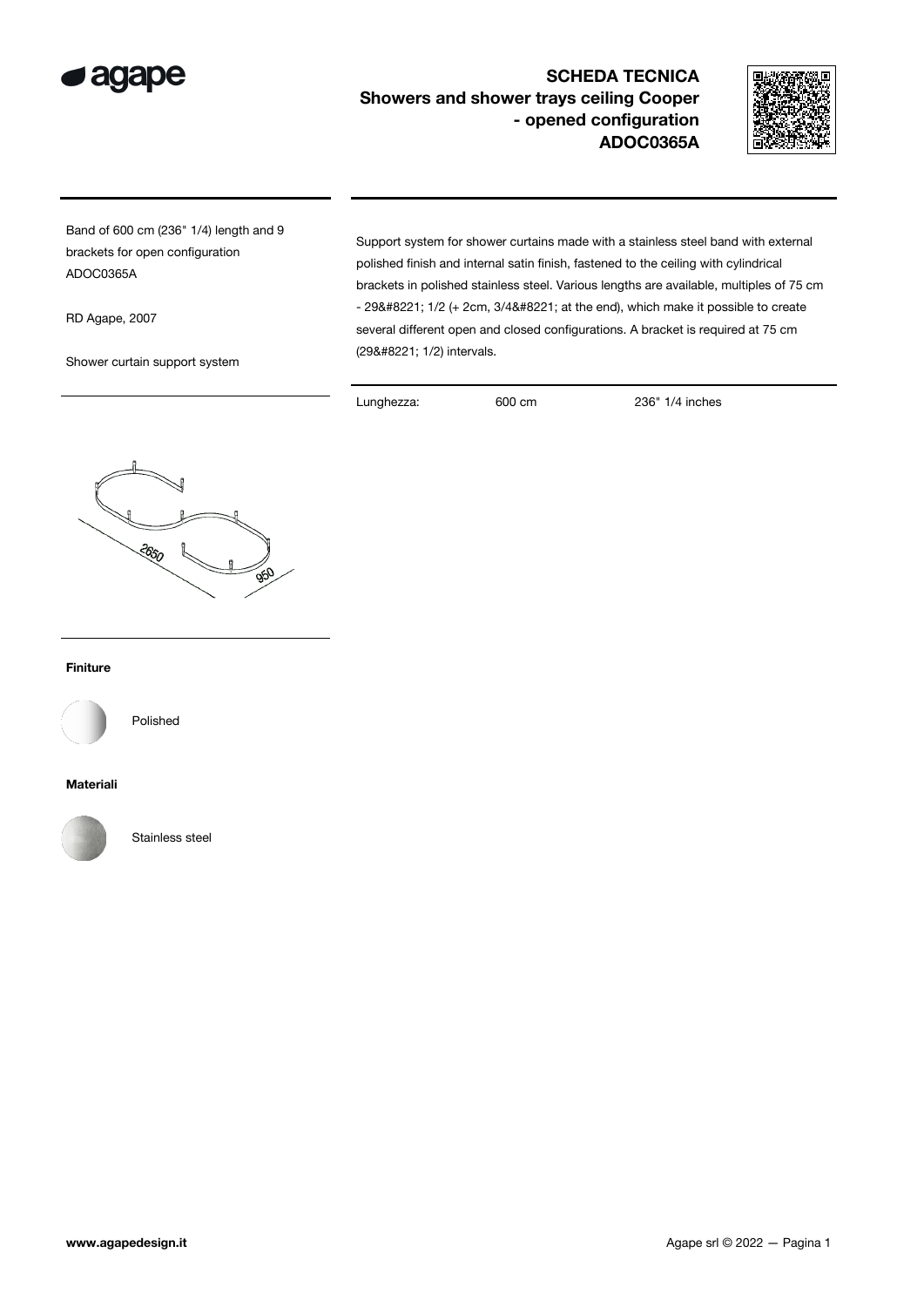

SCHEDA TECNICA Showers and shower trays ceiling Cooper opened configuration ADOC0365A



Example of possible use.Each configuration can be modified depending to your needs.

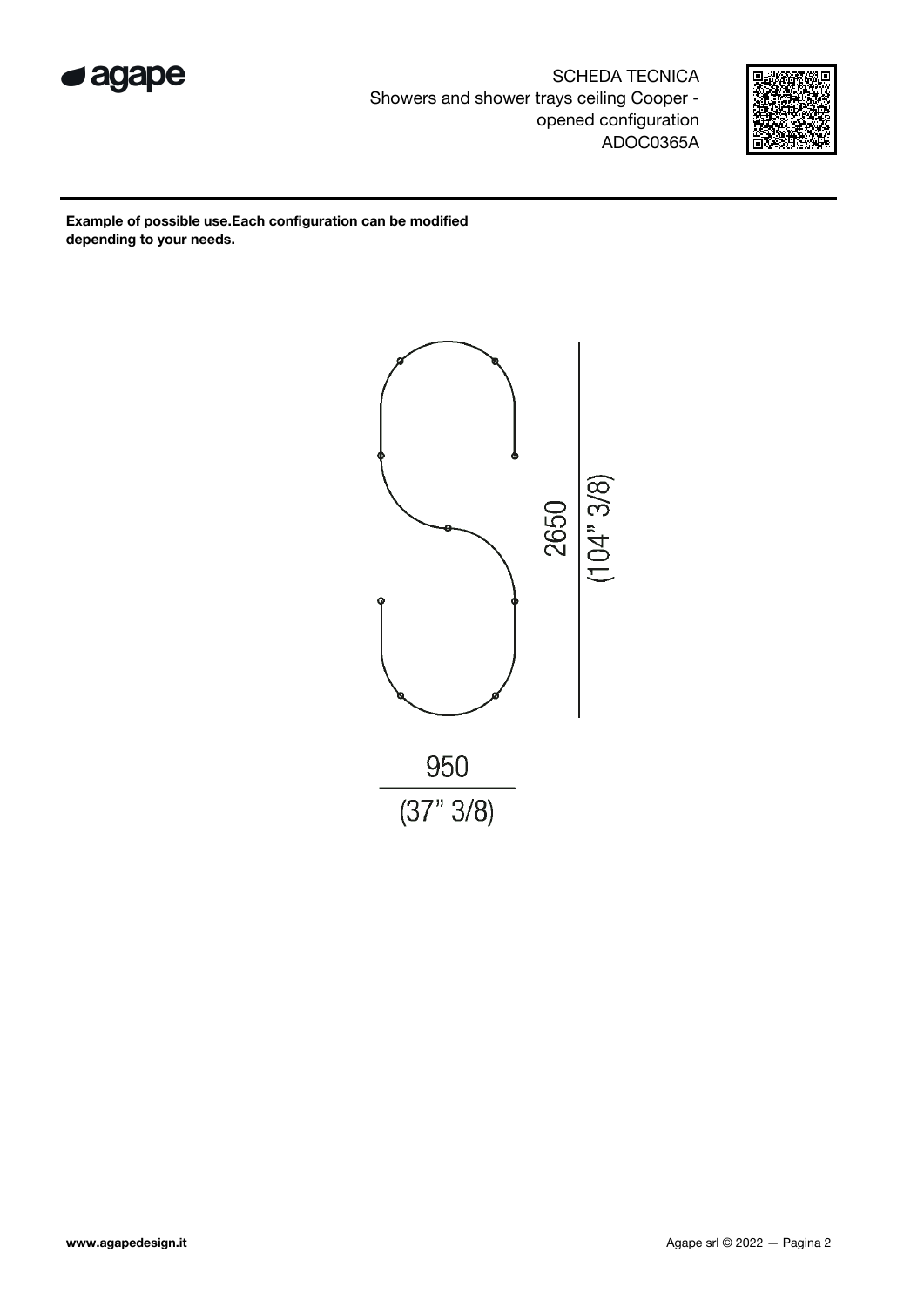

SCHEDA TECNICA Showers and shower trays ceiling Cooper - opened configuration ADOC0365A



Example of possible use.Each configuration can be modified depending to your needs.